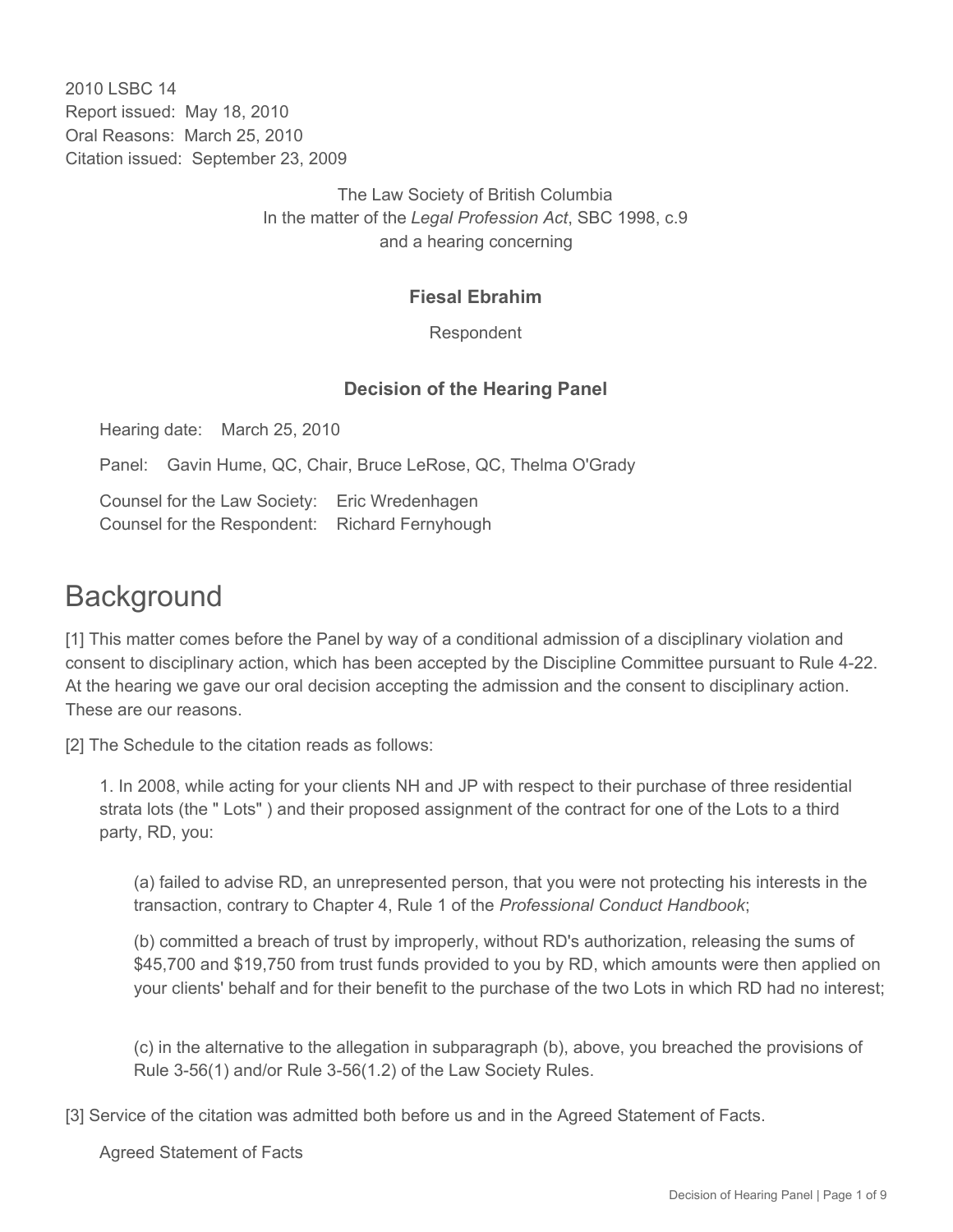[4] The Agreed Statement of Facts sets out the following:

1. The Respondent was admitted to the bar of the Province of British Columbia on May 21, 2003.

2. The Respondent practises law as a sole practitioner under the name Open Door Law Corporation in Vancouver. Since May 4, 2009, the Respondent has been practising with one other lawyer at one of his two Vancouver locations. The Respondent's practice comprises mostly corporate/commercial law, real estate law (residential) and family law, with some civil litigation as well.

Background to Citation

3. On or about April 22, 2008, NH and JP (collectively, the " Clients" ), retained the Respondent to act for them in closing the sale of three strata properties that were being developed and sold by C Ventures Ltd. (the " Developer" ).

| <b>CONTRACT DATE</b> | <b>STRATA LOT AND ADDRESS</b> | <b>PURCHASER(s)</b> |
|----------------------|-------------------------------|---------------------|
| April 26, 2006       | Strata Lot 21, [address]      | JP                  |
| May 18, 2006         | Strata Lot 50, [address]      | <b>NH</b>           |
| Sept. 26, 2006       | Strata Lot 94, [address]      | JP/NH               |

(the  $"$  Lot(s)" )

4. The Clients purchased Strata Lot 94 (" Lot 94" ) as an investment property, which they were planning to " flip" .

5. The Developer went into receivership, and The B Group took over the project as receiver (the " Receiver" ). Lawson Lundell LLP was counsel for the Receiver.

6. The Clients decided to assign their right to purchase Lot 94 to RD. RD was an unrepresented party who was known to the Clients and was living in Mexico. NH advised the Respondent that he (NH) had known RD since childhood, that he and RD were " like family" , and that RD was a wealthy and successful businessman.

7. Because the original purchase agreement for Lot 94 could not be assigned without the Developer's consent, in May 2008 the Respondent prepared a document entitled Agreement to Enter into an Assignment (the " Agreement" ). The recitals to the Agreement recognized that: (1) the Developer's consent to any assignment was required; (2) the Developer had not consented at the time of the Agreement, but was expected do so in future; and (3) consent from the Developer was a " true condition precedent" to the Agreement, without which the Agreement would be terminated:

...

E. At this time, the Developer has not opened up the ability for any assignor to assign contracts in the Development however the Assignor and Assignee expect that this will occur shortly or at some point prior to the scheduled completion.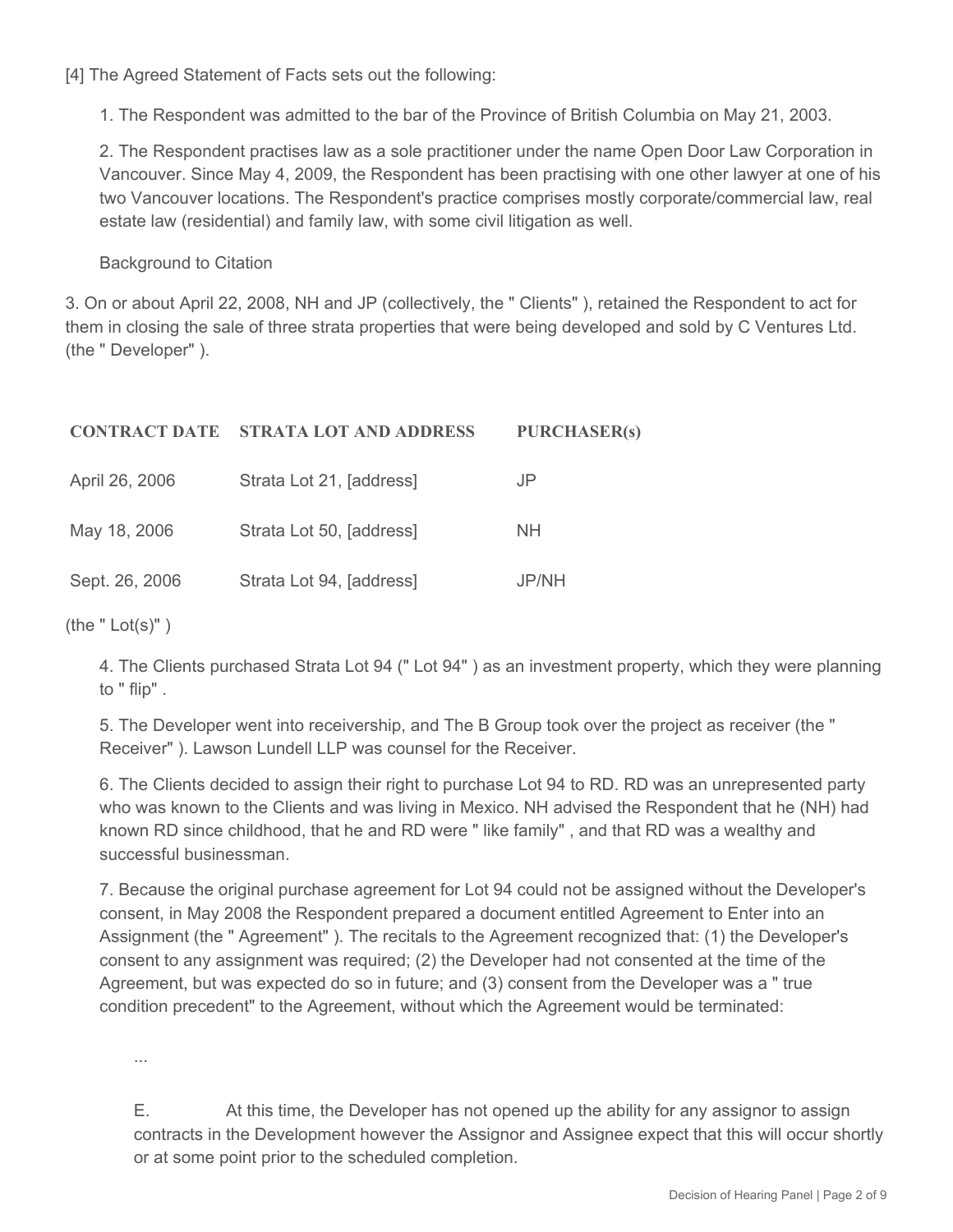F. The parties acknowledge and agree with each other that the approval of the Developer to the assignment is a true condition precedent. If the Developer is unable or unwilling to consent to the assignment prior to completion (which is to be set by the Developer) the Assignor and Assignee agree that this transaction will be at an end without prejudice to both of the Assignor and Assignee. All funds held in trust will be returned promptly by Open Door law Corporation, less any legal fees, disbursements or other costs, including or not limited to courier and mailing costs.

G. On the basis of the foregoing, the Assignor and Assignee hereby agree that from and after execution, in accordance with this Agreement, the Assignor assigns all rights, title and interest in and to the Purchase Agreement to the Assignee as soon as practicable upon obtaining the consent of the Developer and upon the terms and conditions contained herein:

...

8. Section 1.3 of the Agreement provided that the total price of Lot 94 to RD would be \$637,350, incorporating a profit or " lift" to the Clients of \$63,000.

9. Section 1.3 of the Agreement also provided that RD would pay a deposit totaling \$90,500 (the " Deposit" ) to the Respondent's firm in trust, as follows:

- (a) Within 7 days of the Agreement: \$27,500
- (b) On or before May 31, 2008 \$21,000
- (c) On or before June 30, 2008 \$21,000
- (d) On or before July 31, 2008 \$21,000.

### **TOTAL:** \$90,500

10. The understanding of the parties was that the amount of the Deposit was intended to cover both the initial deposit of \$27,350 paid by the Clients to the Developer in respect of Lot 94, and their anticipated profit of \$63,000 on the sale or assignment of Lot 94 to RD.

11. Section 3.5 of the Agreement constituted an acknowledgment or waiver of independent legal advice:

**3.5 Independent Legal Advice** - The parties acknowledge that they have either had the opportunity to have independent legal advice and provided to each other a Certificate of Independent Legal Advice or they have individually, waived their right to independent legal advice. All parties represent that they are sophisticated and commercially aware of the nature and effect of this Agreement.

12. On or about June 10, 2008, the Respondent received \$48,500 from RD, which the Respondent deposited to his trust account.

13. On or about July 11, 2008, the Respondent received an additional \$42,000 from RD, which he also deposited to his trust account. The Respondent now held \$90,500 in trust from RD, representing the deposit that RD was required to provide pursuant to section 1.3 of the Agreement.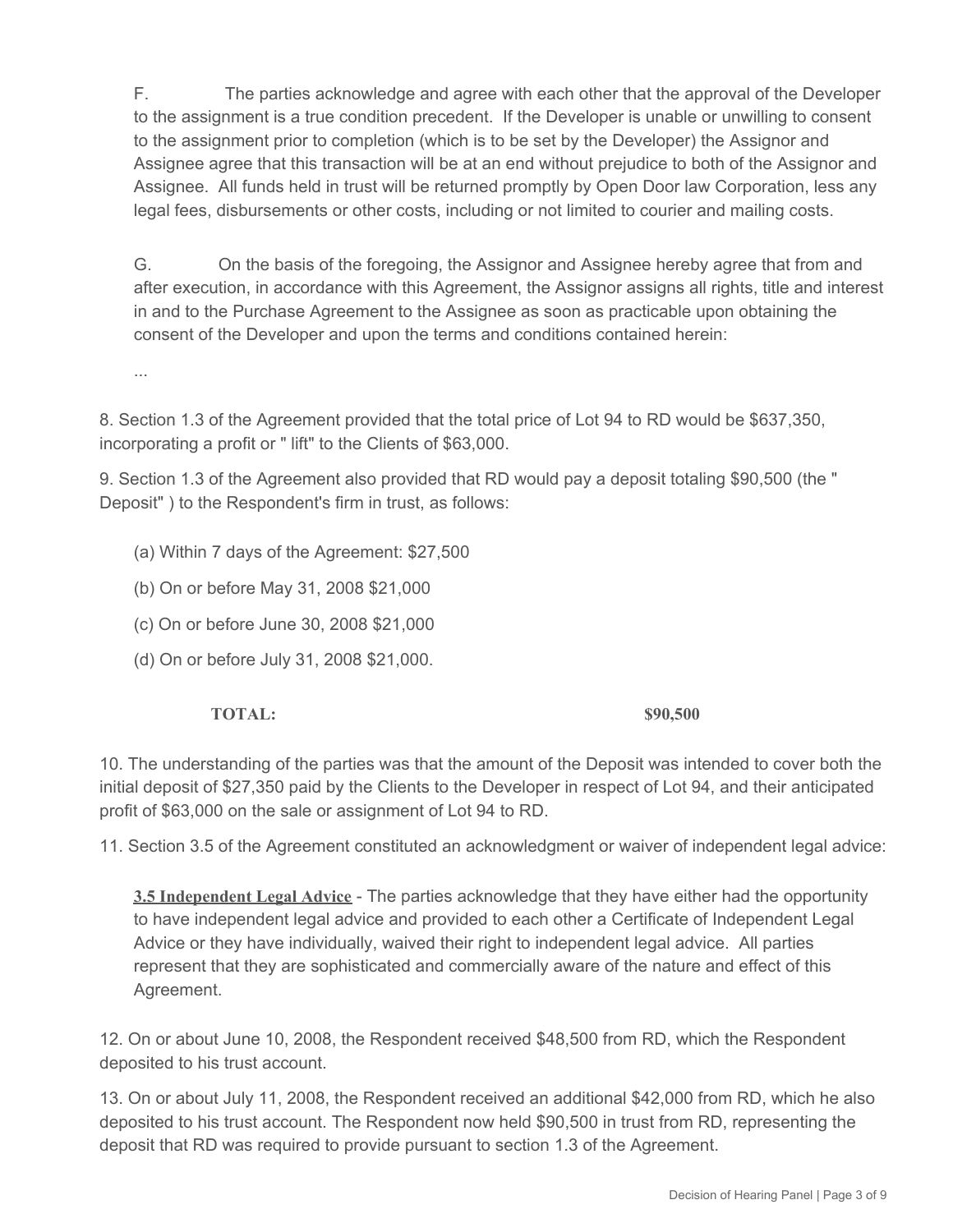14. The Respondent was subsequently advised that the Receiver would not consent to assignments other than to family members or to corporations in which the individual purchasers were shareholders. The Respondent was instructed by NH to incorporate a company with the Clients as shareholders, with the intent that the company would take title to Lot 94 and the company shares would subsequently be transferred to RD. NH advised the Respondent that RD was agreeable to proceeding in this manner.

15. On October 24, 2008, the Respondent received a further \$190,000 in funds from RD, which were deposited directly into the Respondent's trust account.

16. In total, RD provided the Respondent with the sum of \$280,500, which was held in the Respondent's trust account.

17. On or about November 4, 2008, two days before the scheduled closing of Lot 94, the Respondent requested, on instructions from NH, an extension of the completion date for each of the three Lots, including Lot 94. He confirmed these instructions by an e-mail of November 4, 2008 to the Clients and to RD.

18. On November 5, 2008, the Receiver granted extensions of the scheduled completion dates, on the condition that the deposit on each lot be increased. The following additional amounts were payable to Lawson Lundell LLP, in trust, on or before November 6, 2008:

| Lot 21 (5% of purchase price)  | \$19,750 |
|--------------------------------|----------|
| Lot 50 (10% of purchase price) | \$45,700 |
| Lot 94 (10% of purchase price) | \$54,700 |

19. On November 5, 2008, the Respondent's office sent e-mails to the Clients regarding Lot 21 and Lot 50, requesting a direction to execute the Receiver's letter and confirmation " **that we may take the additional deposit funds required from funds held in our solicitor's trust account**" [bold in original]. At the time, the Respondent did not have funds in trust from the Clients.

20. The Respondent's e-mails to the Clients regarding Lots 21 and 50 were not sent or copied to RD.

21. Also on November 5, 2008, the Respondent sent a further e-mail addressed both to the Clients and to RD regarding Lot 94, requesting confirmation and direction regarding the increased deposit required by the Receiver.

22. At the time the Respondent sought the direction to provide the additional deposit monies as detailed above, he had not advised RD that the Receiver had not consented to the assignment of Lot 94 to RD. The Respondent understood that the Receiver had consented to the assignment of Lot 94 to a corporation, the shares of which would initially be held by NH and JP and would be transferred to RD on completion.

23. NH responded by e-mail on November 5, 2008, instructing the Respondent to take \$45,700 out of trust to cover the additional deposit for Lot 50.

24. JP responded by e-mail on November 5, 2008, instructing the Respondent to take \$19,750 out of trust to cover the additional deposit for Lot 21.

25. RD also provided written authorization dated November 5, 2008 to the Respondent authorizing him to take \$54,700 out of trust to cover the additional deposit for Lot 94.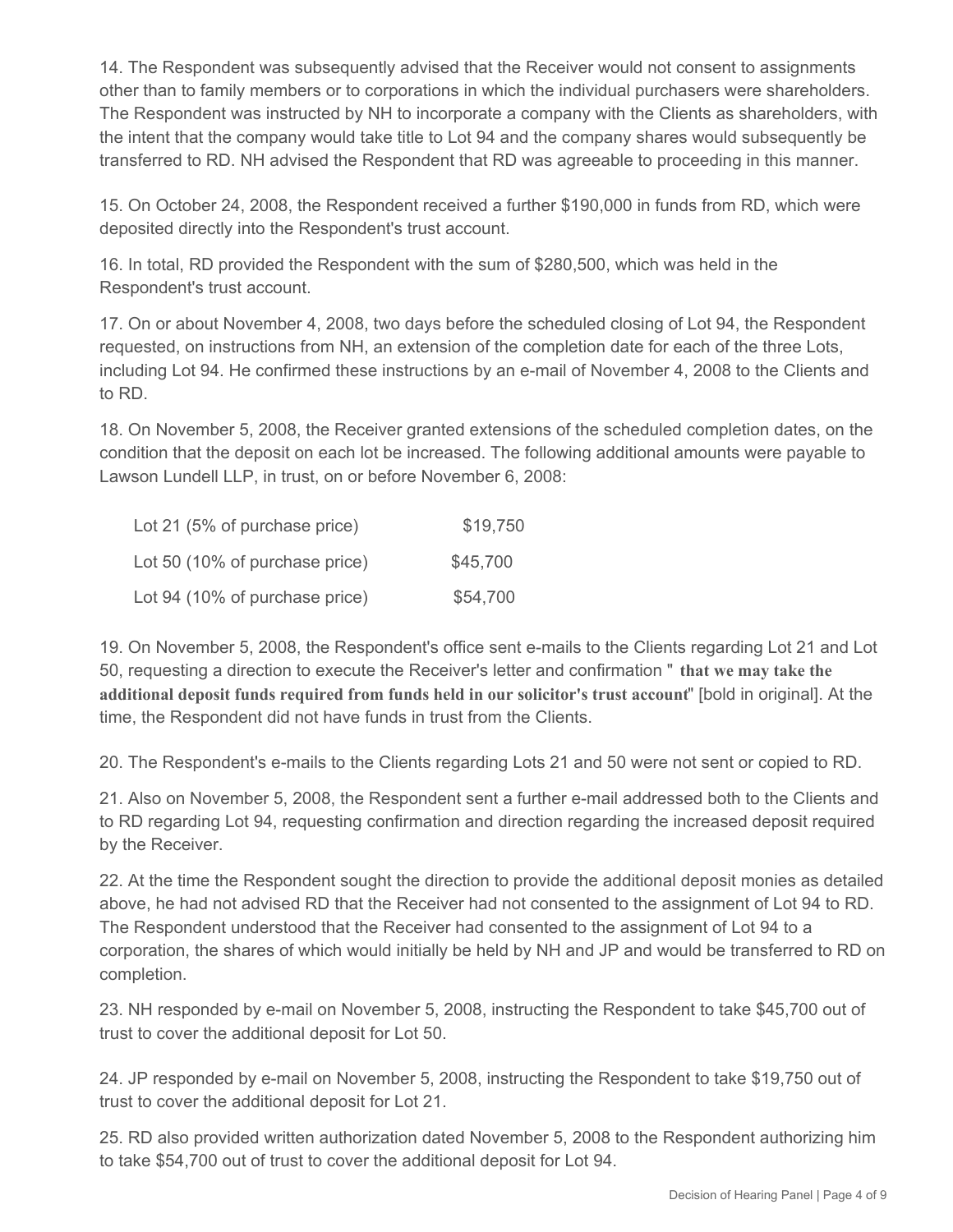26. At this time, the only funds held in trust by the Respondent in respect of the Lots were the trust funds that he had received from RD.

27. On November 6, 2008, the Respondent wrote a trust cheque payable to Lawson Lundell LLP for \$120,150, representing additional deposits for the three Lots. The entirety of the \$120,150 amount was taken from trust funds provided by RD.

28. A Trust Reconciliation Statement prepared by the Respondent showed that, of the \$120,150 payment, the Clients NH and JP were credited \$45,700 (Lot 50) and \$19,500 (Lot 21), respectively, while RD was credited \$54,700 toward the purchase of Lot 94.

29. RD was unaware that his trust funds had been paid out by the Respondent to the Receiver to the credit of the Clients' purchases of Lot 50 and Lot 21. At no time had RD provided authorization to the Respondent to use RD's trust funds for any purpose other than the purchase of Lot 94. The Respondent believed, however, on advice from NH, that RD was agreeable to his funds being used in this manner.

30. On or about November 12, 2008, James MacInnis (" MacInnis" ) contacted the Respondent and advised that he had been retained by RD.

31. On November 14, 2008, MacInnis requested an accounting of funds held in the Respondent's trust account. The Respondent e-mailed MacInnis that day with an accounting that showed that \$159,850 remained in trust for RD and showing that the following payments had been made from trust:

| To Receiver re: Lot 94 | \$54,700  |
|------------------------|-----------|
| To Receiver re: Lot 50 | \$45,700  |
| To Receiver re: Lot 21 | \$19,750. |

32. On November 14, 2008, the Respondent received a certified cheque from NH for \$45,700 which he deposited to his trust account as a " reimbursement" .

33. On November 18, 2008, the Respondent e-mailed MacInnis an updated reconciliation of the trust funds, in which the payment of \$45,700 for Lot 50 had been removed. He also advised MacInnis that he was no longer acting for the Clients.

34. MacInnis responded to the Respondent by e-mail of the same date, requesting an explanation of why RD's trust funds had been used as part of the deposit on Lot 21.

35. The Respondent self-reported a \$19,750 trust shortage by letter to the Law Society dated November 18, 2008.

36. On November 19, 2008, MacInnis made a complaint about the Respondent to the Law Society.

37. The matter was ultimately resolved by the parties and the \$19,750 trust shortage was eliminated.

### **Admissions**

38. The Respondent admits that he committed a breach of trust by improperly releasing the sums of \$45,700 and \$19,750 from trust funds provided to him by RD and applying these amounts on the Clients' behalf and for their benefit to the purchase of two strata lots in which RD had no interest.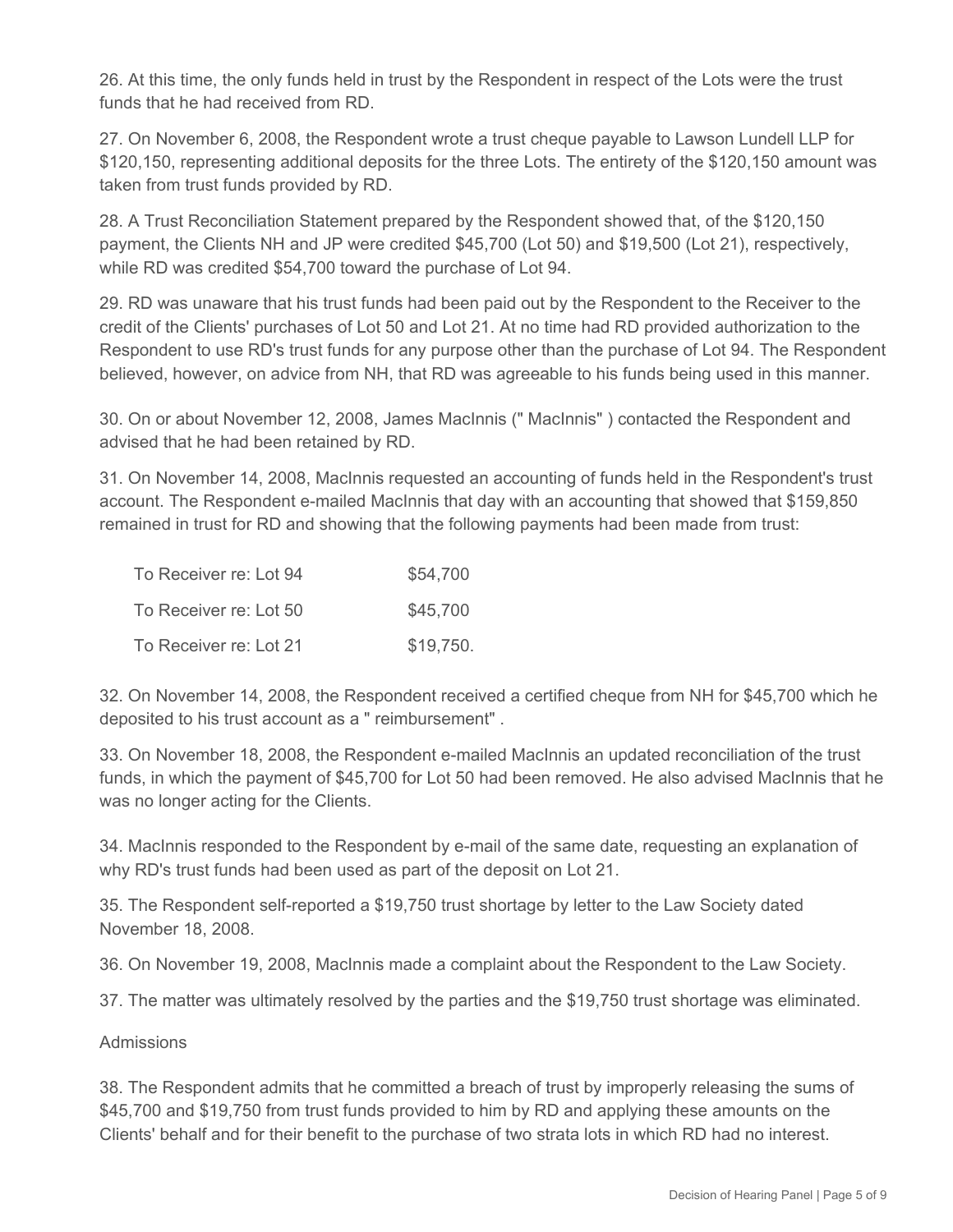39. The Respondent admits that he breached the provisions of Rule 3-56(1) and/or Rule 3-56(1.2) of the Law Society Rules.

40. The Respondent admits that he failed to advise RD, an unrepresented party, that he was not protecting RD's interests in the transaction, contrary to Chapter 4, Rule 1 of the *Professional Conduct Handbook*.

41. In his letter to the Law Society dated April 3, 2009, the Respondent admitted that:

... I realized that I never should have paid out funds from RD's trust account on instructions from NH and that this would prejudice RD if the Agreement was not concluded... In retrospect, I recognize that I put myself in a potential conflict situation very early on in this matter. I should have ensured from the outset that RD understood that I was not representing his interests in this transaction. I also recognize that RD's trust funds should not have been released absent express instructions from RD.

42. The Respondent admits that his conduct constitutes professional misconduct.

[5] It is for this Panel to decide whether, in the circumstances, it accepts the recommendation of the Discipline Committee that the action of the Respondent constitutes professional misconduct. In addition, this Panel must decide whether it accepts the recommendation of the Discipline Committee that the Respondent be fined in the amount of \$3,000 and pay costs in the amount of \$1,500, both of which amounts are to be paid by July 31, 2010.

[6] It has been said on more than one occasion that not every breach of the rules of professional conduct and the Law Society Rules will necessarily amount to professional misconduct. In addition, not every act of professional misconduct will be specifically prohibited by the Rules. It is for the Benchers of the Law Society to decide when the conduct of a lawyer has crossed the line and constitutes professional misconduct. The Supreme Court of Canada has indicated that, in their view, nobody is better qualified to make that determination. See *Pearlman* v. *Law Society (Manitoba)*, 1991 2 SCR 869 and also see *Stephens* v. *Law Society (Upper Canada)* (1979), 55 OR (2d) 405.

[7] For the reasons set out below, the Panel accepts the admission that the conduct described above constitutes professional misconduct.

[8] The panel in *Law Society of BC* v. *Martin*, 2005 LSBC 16, considered in detail what constitutes professional misconduct. It concluded that the test is " whether the facts as made out disclose a marked departure from that conduct the Law Society expects of it members." This test has been relied upon and adopted in subsequent discipline cases and is accepted by this Panel as the appropriate test.

[9] The rules pertaining to withdrawals from trust accounts provide, in part, as follows:

**3-56**(1) A lawyer must not withdraw or authorize the withdrawal of any trust funds unless the funds are

(a) properly required for payment to or on behalf of a client or to satisfy a court order.

Subrule (1.2) provides in part as follows:

(1.2) No payment from trust funds may be made unless ...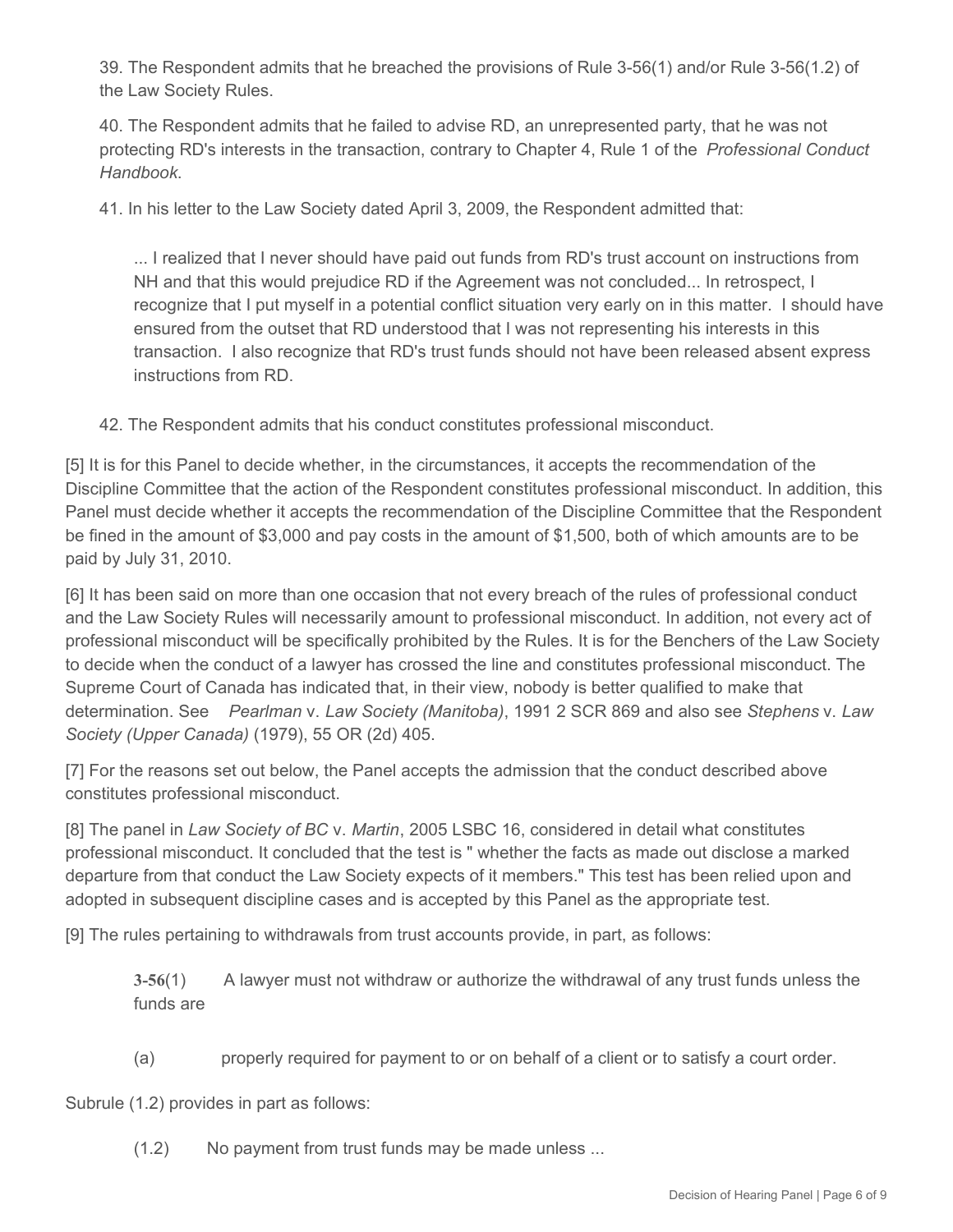(b) there are sufficient funds held to the credit of the client on whose behalf the funds are to be paid.

[10] As set out in the Agreed Statement of Facts, \$120,150 was paid from funds held in trust on behalf of RD on August 6, 2008. That payment was made to the developer and was in breach of Rule 3-56(1). The payment was not for one of the permitted and specified purposes in that Rule.

[11] In addition, the use of RD's trust funds to increase deposits paid on strata units not belonging to RD but belonging to two clients of the Respondent, was a breach of sub-rule 3-56(1.2)(b).

[12] Chapter 4, Rule 1 of the *Professional Conduct Handbook* requires that a lawyer acting for a client in a matter involving an unrepresented person must advise, not only the client, but also the unrepresented person that the unrepresented person's interests are not being protected by the lawyer. This was not done, which was a breach of that provision of the *Handbook*.

[13] Despite the fact that RD was not a client of the Respondent, the Respondent nevertheless received a total of \$280,500 from RD to be held in trust for RD's benefit with respect to the contemplated transaction involving RD.

[14] The Panel concludes that the Respondent was subject to an express or implied trust obligation to use RD's funds solely for the purpose for which they were provided and that he breached that obligation when he made the payment from RD's trust account, a portion of which was used solely for the benefit of his clients.

[15] For these reasons, the Panel accepts the admission of the Respondent and finds that the Respondent is guilty of professional misconduct.

[16] The disciplinary action proposed by the Respondent and accepted by the Discipline Committee was a fine of \$3,000 and costs in the amount of \$1,500, both of which were to be paid by July 31, 2010.

[17] *Law Society of BC* v. *Ogilvie*, [1999] LSBC 17, sets out the factors to be considered when determining whether or not a particular disciplinary action is appropriate. The complete list of those factors is as follows:

- (a) the nature and gravity of the conduct proven;
- (b) the age and experience of the respondent;
- (c) the previous character of the respondent, including details of prior discipline;
- (d) the impact upon the victim;
- (e) the advantage gained, or to be gained, by the respondent;
- (f) the number of times the offending conduct occurred;

(g) whether the respondent has acknowledged the misconduct and taken steps to disclose and redress the wrong and the presence or absence of other mitigating circumstances;

- (h) the possibility of remediating or rehabilitating the respondent;
- (i) the impact upon the respondent of criminal or other sanctions or penalties;
- (j) the impact of the proposed penalty on the respondent;
- (k) the need for specific and general deterrence;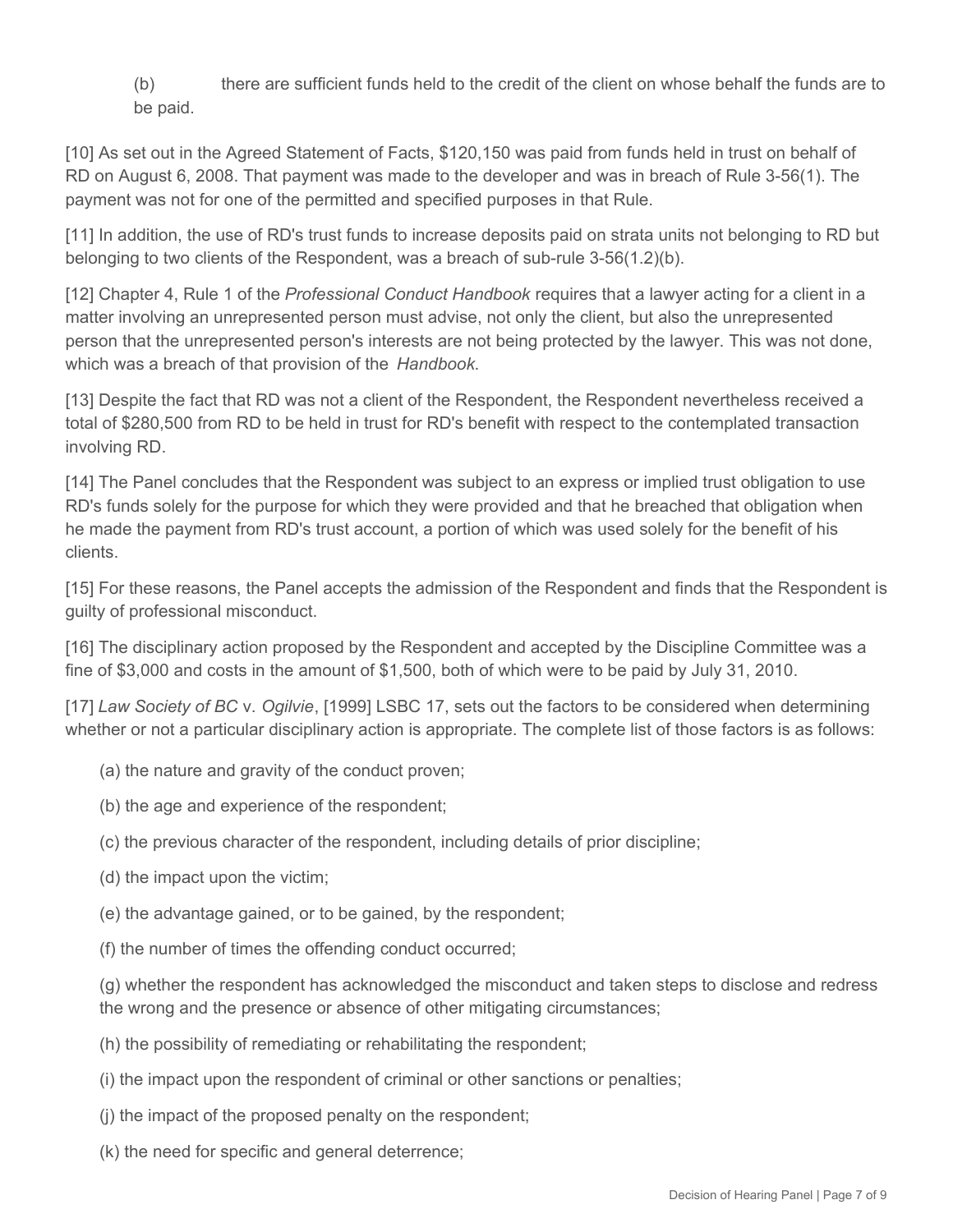(l) the need to ensure the public's confidence in the integrity of the profession; and

(m) the range of penalties imposed in similar cases.

[18] It is not necessary to review all of the factors. We find the factors addressed in the following several paragraphs relevant in our considerations.

The nature and gravity of the conduct

[19] There was no evidence that the Respondent acted with dishonest intent in any sense with respect to the trust funds, nor is there any suggestion that he benefited or stood to benefit personally from any of the breaches which occurred. The Respondent's explanation during the course of the hearing was that his judgment was impaired by his desire to please his clients. As a result he did not stand back and look at the situation.

The range of penalties imposed in similar cases

[20] The Panel was provided with a number of authorities in similar cases. In particular, we considered *Law Society of BC* v. *Hart,* [1996] LSDD No. 110, *Law Society of BC* v. *Murray*, 2006 LSBC 47, *Law Society of BC* v. *Skogstad*, 2009 LSBC 16, *Law Society of BC* v. *Hops*, [1999] LSBC 29. While none of these cases were directly on point, they did provide guidance to the Panel.

The previous character of the respondent, including details of prior discipline

[21] The Respondent had no prior discipline record.

Whether the respondent has acknowledged the misconduct and taken steps to disclose and redress the wrong and the presence or absence of other mitigating circumstances

[22] When the Respondent realized his mistakes, he took immediate steps to rectify those mistakes and reported himself to the Law Society. In addition, he did not benefit in any way but instead acted, in his mind, in the best interests of his client and RD. In addition he co-operated in the investigation and has taken steps to ensure such mistakes will not be made again. He has taken a Conflicts course and the Sole Practitioner course. He has been involved in a practice review. He has upgraded his software. He has arranged for a senior practitioner to mentor him.

The age and experience of the respondent

[23] The Respondent was called on May 21, 2003. He had only practised law for five years when the conduct in question occurred. He was a relatively inexperienced sole practitioner.

[24] Having reviewed the factors from *Ogilvie*, the panel concluded that a fine in the amount of \$3,000 was appropriate.

[25] The Law Society and the Respondent agreed that costs in the amount of \$1,500 were reasonable. The Discipline Committee agreed with that. This Panel concludes that in the circumstances that was an appropriate amount.

[26] Therefore it is ordered that the Respondent pay:

- (a) a fine in the amount of \$3,000; and
- (b) costs in the amount of \$1,500.